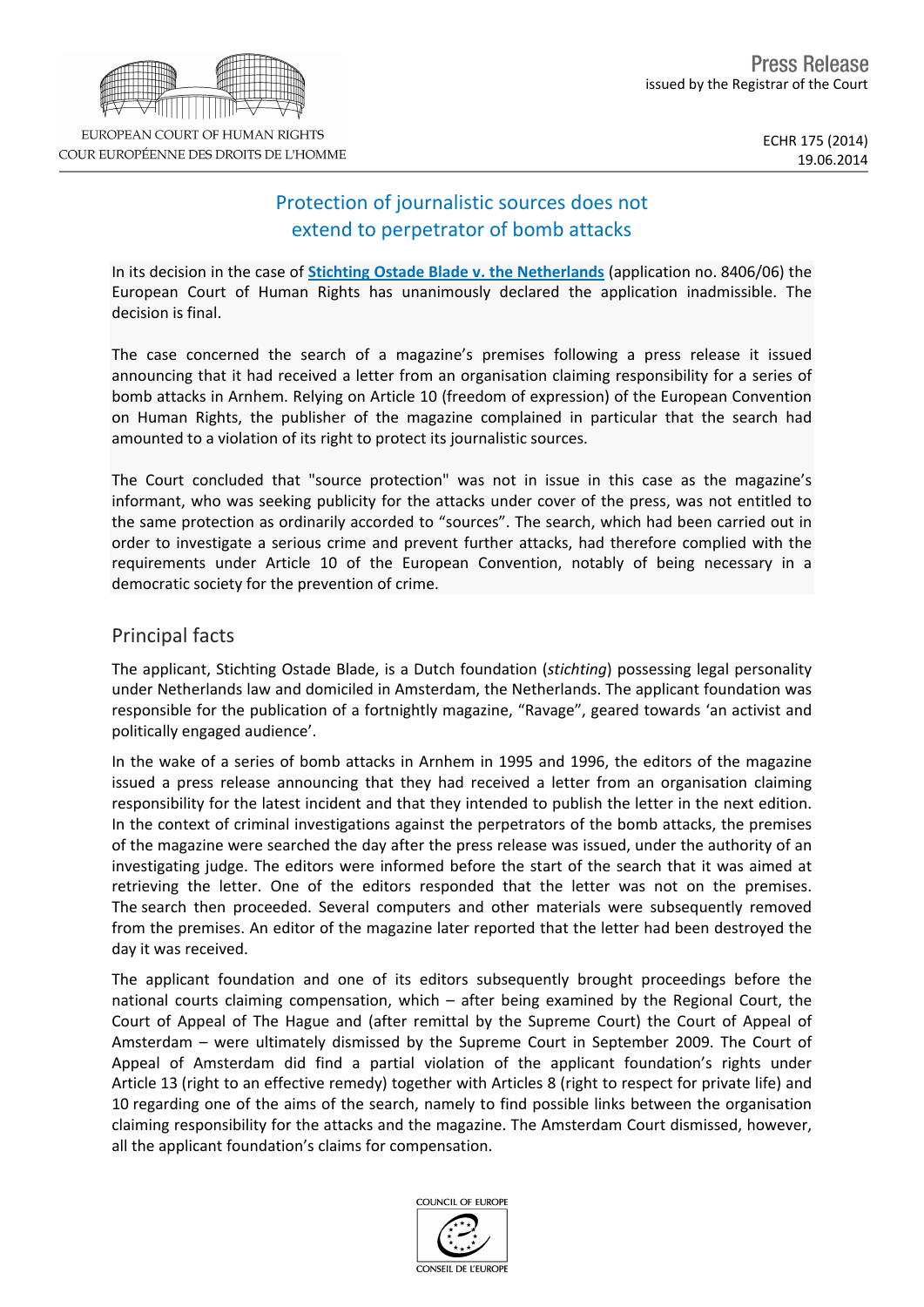## Complaints, procedure and composition of the Court

The application was lodged with the European Court of Human Rights on 1 March 2006. The Court has already issued a decision in this case on 5 February 2013 and declared inadmissible for non-exhaustion of domestic remedies complaints brought by one of the magazine's editors.

Relying on Article 10 (right to the freedom of expression), the applicant foundation complained that the search of the magazine's premises had amounted to a violation of its right to protect its journalistic sources. The application foundation also complained of the failure of the domestic courts to award it compensation as a result of the partial finding of a violation of its rights under Article 13 (right to an effective remedy) together with Articles 8 (right to respect for private life) and 10.

The decision was given by a Chamber of seven, composed as follows:

Alvina **Gyulumyan** (Armenia), *President*, Ján **Šikuta** (Slovakia), Dragoljub **Popović** (Serbia), Luis **López Guerra** (Spain), Johannes **Silvis** (the Netherlands), Valeriu **Griţco** (the Republic of Moldova), Iulia Antoanella **Motoc** (Romania)*, Judges*,

and also Marialena **Tsirli**, *Deputy Section Registrar.*

#### Decision of the Court

#### Article 10 (right to freedom of expression)

The Court found that the search of the applicant foundation's premises had amounted to interference, prescribed by Netherlands law, with the exercise of their right to freedom of expression. The issue turned, however, on what was the nature of the interference and whether it had been justified as "necessary in a democratic society" for the prevention of crime.

In respect of the nature of the interference, the Court found that not every individual who is used by a journalist for obtaining information can be considered a "source" within the meaning of its case-law in this area. The Court observed that the magazine's informant was not motivated by the desire to provide information which the public was entitled to know. On the contrary, the informant was claiming responsibility for crimes which he had himself committed; his purpose in seeking publicity through the magazine was "to don the veil of anonymity with a view to evading his own criminal accountability". For this reason, the Court found that the informant was not, in principle, entitled to the same protection as ordinarily accorded to "sources". The Court thus concluded that "source protection" was not in issue.

Having established that point, the Court went on to find that the search, which was carried out in order to investigate serious crime and prevent further attacks, had complied with the requirements under Article 10 of the Convention, notably of being necessary in a democratic society for the prevention of crime.

#### Other articles

The Court found that the applicant foundation's complaints under Article 13 taken together with Articles 8 and 10 had been examined by the domestic courts which had the power to afford them the relief sought. The fact that they did not award compensation was not a material consideration since the effectiveness of a remedy for the purposes of Article 13 did not depend on the certainty of a favorable outcome.